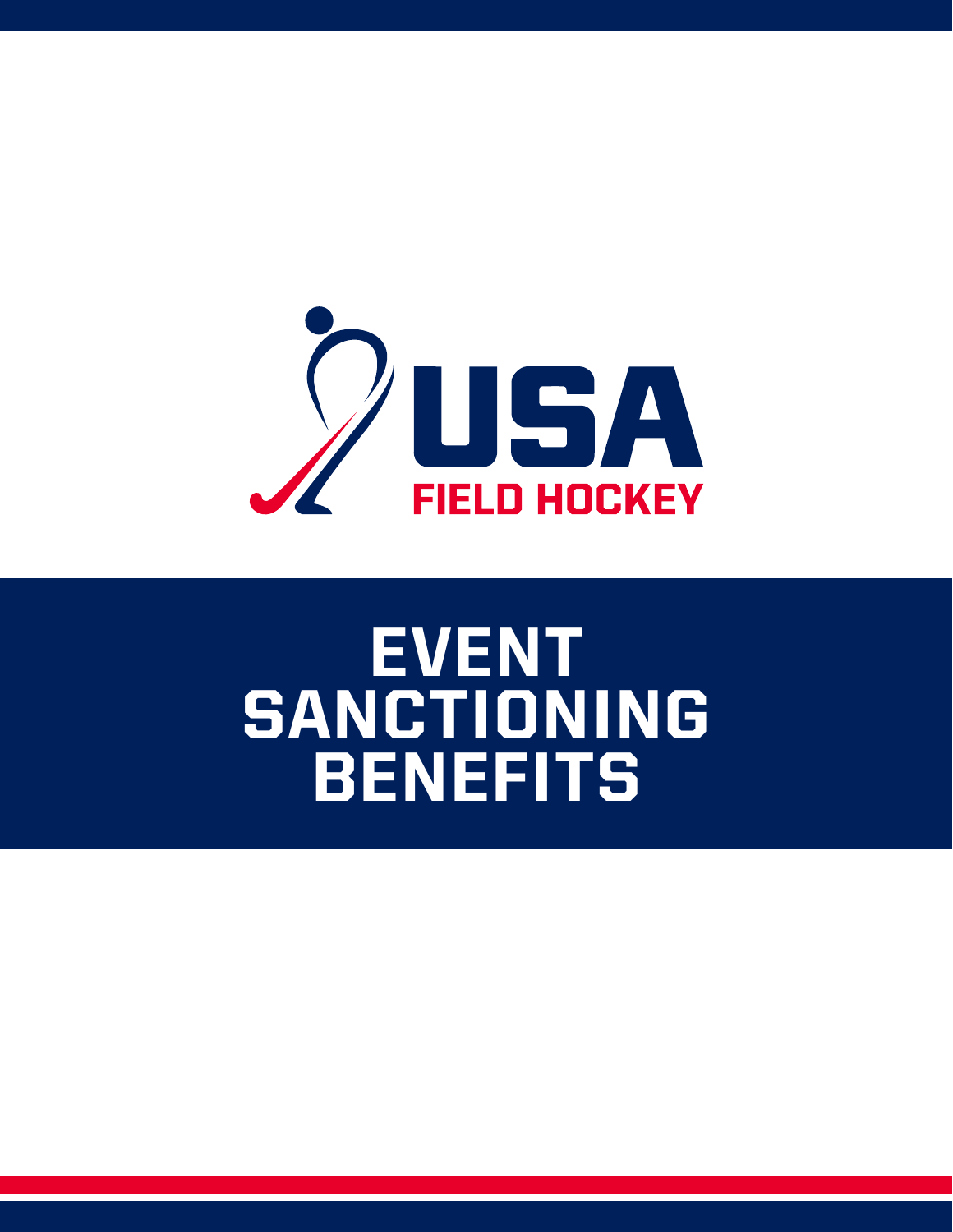USA Field Hockey's event sanctioning program is an official designation that approves well-planned and documented events as a legitimate and safe playing environment. Once the event has satisfied the sanction requirements, the application will be approved. Once applications have been submitted and approved, the benefits described below are available through USA Field Hockey.

## ABOUT EVENT SANCTIONING

### **Insurance Provided by EPIC Entertainment & Sports**

One of the key benefits of sanctioning your events through USA Field Hockey is General Liability and Excess Participant Medical coverage provided at no additional cost. USA Field Hockey Sanctioned Events, clubs and their members receive this valuable and money-saving protection automatically with the sanction and maintenance of valid and current membership. There are no additional insurance applications to complete.

#### **General Liability**

Coverage is included for all sanctioned or approved games, tournaments, practices, camps and/or clinics. Clubsponsored activities, such as meetings, banquets, and non-hazardous fundraisers, such as bake sales and car washes are also covered.

## SANCTIONING BENEFITS

## FOR EVENT DIRECTORS:

| <b>General Liability Limits</b>          |             |
|------------------------------------------|-------------|
| <b>Fach Occurance Limits:</b>            | \$1,000,000 |
| General Aggregate Limit:                 | <b>None</b> |
| Products-Completed Operations Aggregate: | \$2,000,000 |
| Personal & Advertisig Injury Limit:      | \$1,000,000 |
| Damage to Premises Rented to You         | \$1,000,000 |
| Participant Legal Liability              | \$1,000,000 |
| Abuse & Molestation (aggregate limit):   | \$2,000,000 |
| Medical Expenses (any one person):       | \$5,000     |
| Deductible:                              | \$0         |

*\*Excludes participants and volunteers.*

*Note: An Umbrella/Excess Liability policy with limits of \$4,000,000 each occurrence and in the aggregate, applies excess of the primary General Liability policy. A fee of \$100 per additional \$1 million in coverage needed will apply for any requests beyond the standard coverage's limits shown in the table above.*

Member, United States Olympic & Paralympic Committee Certificates of Insurance - are provided for private or public field owners on whose property USA Field Hockey Sanctioned Events are held. Expert assistance is provided by USA Field Hockey's risk manager, EPIC Entertainment & Sports , in working with those municipalities requiring special forms or specific certificate language.

Coordination of Insurance - All USA Field Hockey Sanctioned Events are insured by the same "A" rated insurance company, there is no confusion as to which carrier will respond to third-party claims resulting from a sanctioned activity.

#### **Participant Accident**

The fun of sport carries a risk of injury. USA Field Hockey Membership provides Excess Accident Medical coverage at no additional cost to all members while participating in any sanctioned or approved event, including group travel directly to and from an event. Limits of \$25,000 are available for medical care first needed within 60 days of the accident.

| <b>Excess Accidential Medical Expense</b><br>(all amounts per injury) |                           |  |
|-----------------------------------------------------------------------|---------------------------|--|
| Maximum Benefit Amount (dental included):                             | \$25,000                  |  |
| Physical Therapy/Chirpractic Maximum:                                 | \$2,500 (\$100 per visit) |  |
| Durable Medical Equipment Maximum:                                    | \$1,000                   |  |
| Deductible:                                                           | \$500                     |  |

Coverage is provided excess of any personal, employee group or similar medical or accident policy. Please note that this coverage is not a substitute for a comprehensive medical insurance plan.

## **Opportunity to Utilize USA Field Hockey Certified Umpires**

• As requested, USA Field Hockey's Umpiring Department will provide assistance with identifying umpires

• To adequately promote the sanctioned event to Certified Umpires, USA Field Hockey must have the application at least one (1)-month in advance of the event start date. Any application submitted following the one (1)-month lead time will be difficult to register umpires. There is no guarantee that USA Field

- for the sanctioned event.
- Hockey will be able to fill all requested umpires for your event.
- International Hockey Federation rules.
- USA Field Hockey Umpires help participants recognize the event is safe, fair and credible.

• Utilizing USA Field Hockey Umpires relieves responsibilities of enforcing USA Field Hockey and

#### **Webpoint Online Registration**

- Easily edited and accessible rosters (Member Clubs only)
- 

• Contact the Membership Department at [membership@usafieldhockey.com](http://membership@usafieldhockey.com) for more information.



Member, United States Olympic & Paralympic Committee